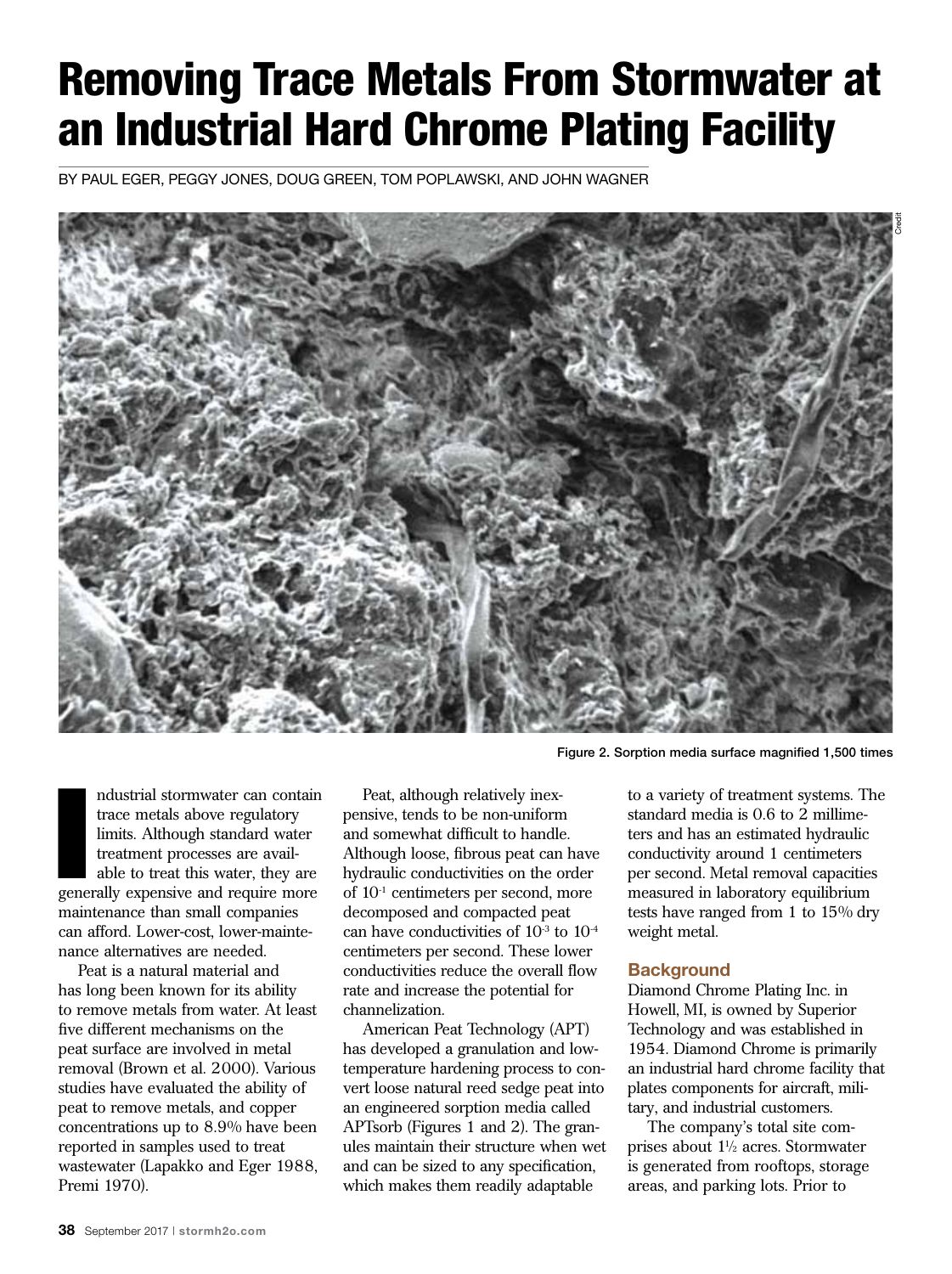2006, the company had a general stormwater permit, but due to elevated metals in the stormwater, the Michigan Department of Environmental Quality (MDEQ) determined that a general permit was not appropriate. In 2007, the state of Michigan issued a permit that required stormwater to be monitored, controlled, and treated if necessary. During the monitoring phase, elevated levels of total chromium, hexavalent chromium, cadmium, and zinc were measured. The original permit set limits for hexavalent chromium and cadmium; a new permit issued in November 2014 contained limits for total and hexavalent chromium.

Previous experimental work had shown that the peat-based sorption media removed trace metals in the laboratory and small-scale field tests and had a high affinity for trace metals (Eger et al. 2008). However, hexavalent chromium is generally present as an anion  $(CrO<sub>4</sub>)$  and is not readily adsorbed. When ferrous sulfate is added, the hexavalent form is converted to the trivalent form  $(Cr^{+3})$ , which is typically present as a cation. Staff at Diamond Chrome Plating conducted additional tests onsite and decided to use the peat media for full-scale treatment of their stormwater.

*System Design.* The treatment system includes two holding tanks and seven parallel treatment tanks. Stormwater is initially collected in a 4,000-gallon interceptor tank. As water accumulates, it is pumped to the treatment tanks at about 150 to 200 gallons per minute. In the original design, a small metering pump injected a ferrous sulfate solution to reduce chromium +6 to chromium +3 as the water was pumped to the media. The addition location was changed several times but has now been returned to its original location before the media. The water enters a header, which distributes flow equally between the seven treatment tanks. Each 1,000-gallon tank contains roughly 425 gallons of APTsorb. A total of



Figure 1. Peat granules

12,000 pounds of APTsorb was used in the system.

Stormwater enters the top of each tank, is filtered through a 600-micron bag, and then gravity-flows through the media. The treated water is collected in a gravel drainage layer

containing perforated pipes. During periods of heavy flow, the stormwater is pumped to a 46,000-gallon storage tank, which drains back to the stormwater interceptor tank as input flow decreases.

### **Methods**

Influent samples are collected from the 4,000-gallon interceptor tank about 30 minutes after it fills. Initially, influent samples were not collected on a regular basis, but beginning in November 2014, influent samples were collected at the same time as

effluent samples. Outflow samples are four- to six-hour composite samples collected with a flow-activated Isco automatic sampler. Samples are placed into laboratory-provided preserved sample bottles. All samples were analyzed for total metals at Fibertec Environmental Laboratory in Holt, MI. Total chromium, cadmium, and zinc were analyzed with ICP/MS (EPA 200.8). Hexavalent chromium

## **RATED CULVERT GRAVITY** DRAIN PIPES

- **GOLF COURSE DRAINAGE** and ROAD CULVERTS
- BASEMENT-FOUNDATION DRAINS
- ROAD CULVERTS
- STORM SEWERS

**CPP**

- CHEMICAL PROCESS SEWERS
- SAND-PEBBLE SEWER TREATMENT BEDS
- CONSTRUCTION WETLANDS for STORM and WASTE WATER TREATMENT

3˝ to 48˝



### Crumpler Plastic Pipes, Inc.

Manufacturers of Corrugated Plastic Drainage Pipe P.O. Box 2068, Roseboro, NC 28382 • 910-525-4046

WEB SITE: www.cpp-pipe.com

TOLL FREE: 1-800-334-5071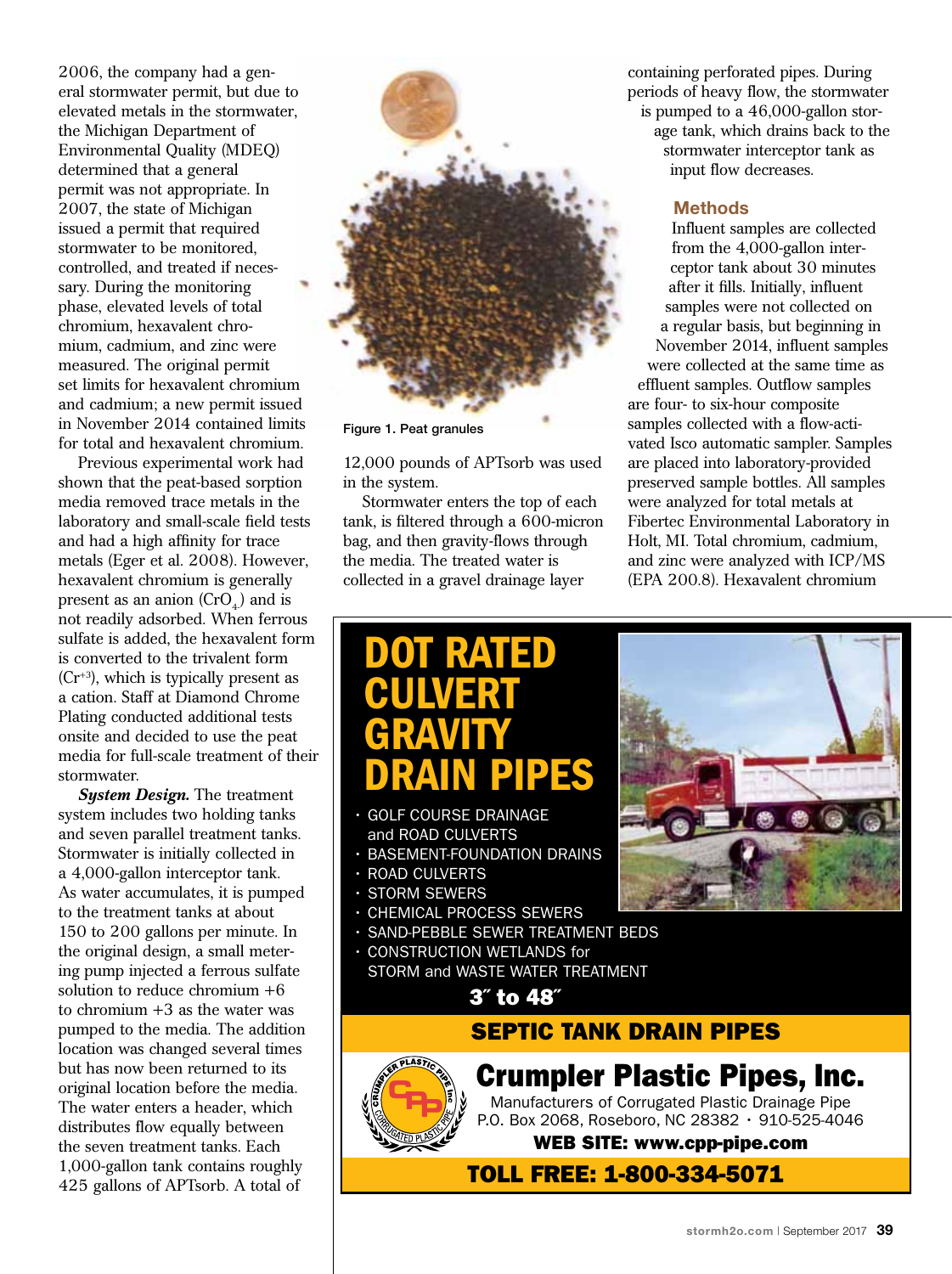

Figure 3. Zinc concentration vs. time, July 2008–May 2016

was analyzed with a colorimetric procedure (SM 3500-Cr B).

### **Results**

*Pre-treatment Sampling.* Samples were collected initially to determine the concentration in the stormwater and to decide if treating only the first flush was an option. Composite samples of the first 4,000 gallons and four- to six-hour composites of the outflow were collected for a six-month period from January through June 2008. Metal concentrations in the initial flush were higher, but metals were elevated in all the stormwater runoff. Average concentrations of both cadmium (219 µg/L) and hexavalent chromium (385 µg/L) exceeded their respective limits of 55 and 32 µg/L (Table 1).

*System Operation and Performance*. Treatment started on July 7, 2008, and the concentrations of metals in the outflow decreased substantially. The first batch of media treated about 3.6 million gallons of stormwater before chromium concentrations started to increase and the media was replaced. Overall removal for chromium, cadmium, and zinc were all around 90% (Table 2).

The first batch of media had been loaded into the tanks using a bucket elevator. This equipment was not

but it was the only option available at the time. In addition, since the original permit did not contain a permit limit for total chromium, ferrous sulfate addition was moved to after the media and the sampling frequency of the input was markedly reduced. After the ferrous sulfate was moved, zinc concentrations increased dramati-

Samples were collected initially to determine the concentration in the stormwater and to decide if treating only the first flush was an option.

available at the time the media needed to be changed, so a screw auger was used to load the second batch of media. There was concern that the abrasion created by the auger would affect the media and create more fines, cally, exceeding the input by as much as an order of magnitude (Figure 3). The ferrous sulfate was an industrial byproduct and contained elevated levels of zinc and potentially low levels of cadmium. When the problem was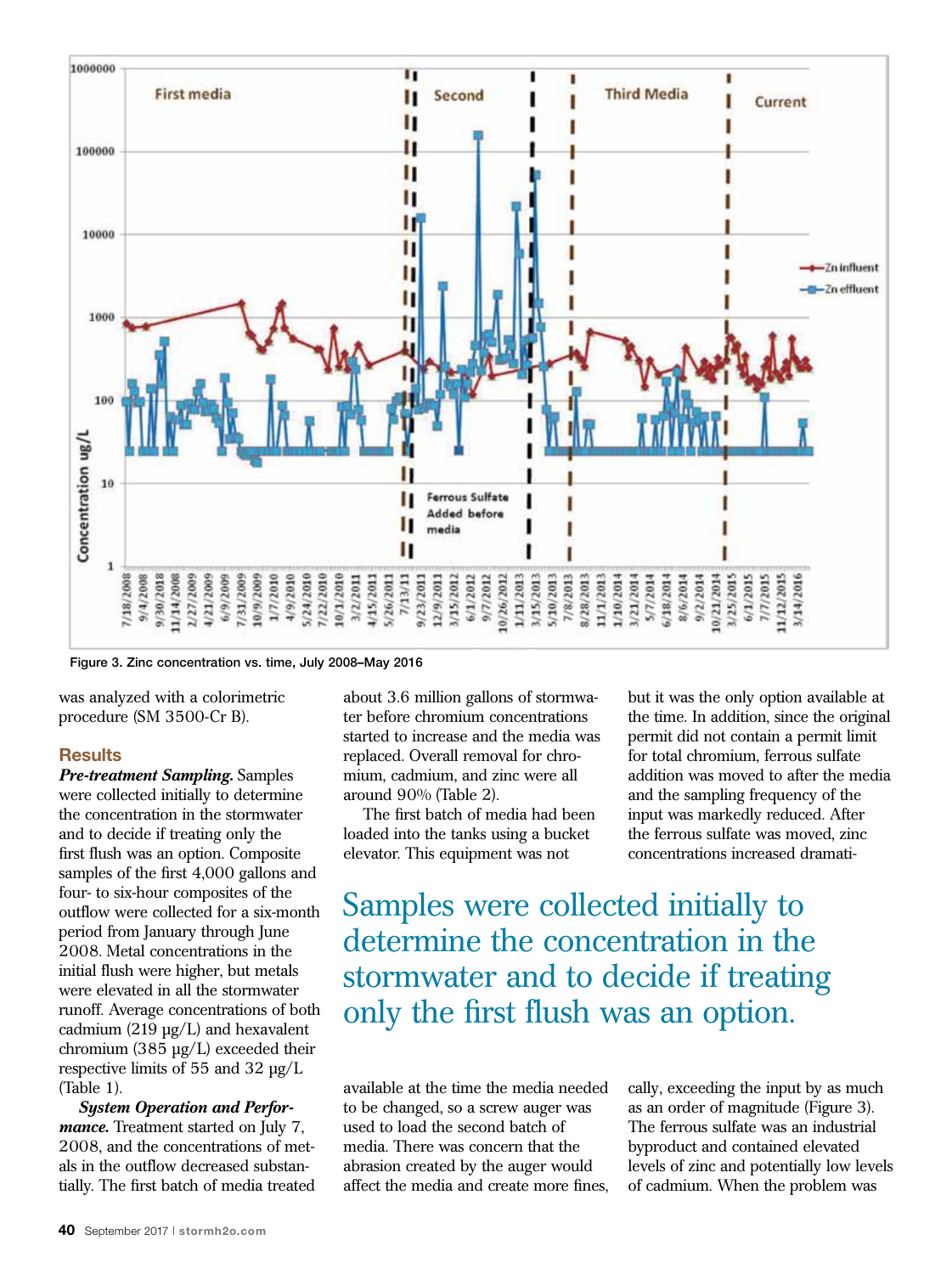identified, the ferrous sulfate was moved back to the original location before the media, and zinc concentrations dropped substantially. Several months later, the ferrous sulfate was replaced with a high-purity product, and no further problems have been observed.

Due to the limited amount of input data and the change in operation, it was difficult to estimate treatment efficiency. Limited data, taken after the ferrous sulfate was returned to the front of the media, showed about 85% removal of both cadmium and zinc (Table 3). However, the additional fines generated by auguring the media and the accumulation of fine solids in the bed prematurely reduced the permeability of the media, and the bed began to plug. The media was replaced after about 1.9 million gallons of water had been treated.

The third batch of media was loaded into the tanks with a conveyor belt, and the ferrous sulfate was moved to the interceptor tank to provide a longer contact time with the stormwater. Although this was very effective in eliminating hexavalent chromium in the influent, a representative sample of the untreated input could not be collected, and MDEQ requested that the ferrous sulfate be moved back to the original

| Table 1. Stormwater Quality Before Treatment |                      |                                        |                      |                                        |                           |                             |  |  |  |
|----------------------------------------------|----------------------|----------------------------------------|----------------------|----------------------------------------|---------------------------|-----------------------------|--|--|--|
|                                              |                      | <b>First Flush</b>                     |                      | Complete Event                         | Permit Limits, ug/L       |                             |  |  |  |
| Parameter                                    | Number of<br>Samples | Average<br>concentration,<br>$\mu$ g/L | Number of<br>Samples | Average<br>Concentration,<br>$\mu$ g/L | Original                  | <b>Revised</b> <sup>a</sup> |  |  |  |
| Total<br>Chromium                            | 26                   | 575                                    | 14                   | 526                                    | No limit                  | 130                         |  |  |  |
| Hexavalent<br>Chromium                       | 21                   | 510                                    | 15                   | 385                                    | 32                        | 15                          |  |  |  |
| Cadmium                                      | 26                   | 398                                    | 14                   | 219                                    | 55                        | No limit,<br>monitor only   |  |  |  |
| <b>Zinc</b>                                  | 26                   | 713                                    | 14                   | 565                                    | No limit,<br>monitor only | No limit,<br>monitor only   |  |  |  |

a In 2014, a new permit was issued that established a daily maximum limit of 15 *µ*g/L for hexavalent chromium and a monthly average of 130  $\mu$ g/L for total chromium. There were no limits for cadmium or zinc.

> location before the media. Influent samples were collected only periodically until the new permit was issued in November 2014, after which influent and effluent samples were collected for each event. Although removal of cadmium and zinc were similar to previous values (81–85%), chromium removal decreased, and the media was replaced after about 1.5 million gallons had been treated (Table 2).

> For the current batch of media, Diamond Chrome developed a new method to load and unload using a hydraulic inductor system. This successfully placed and removed the media quickly and without damaging the media. Since the new system was installed, performance has improved and removal efficiency is similar to the original values. Because of improve

ments in best management practices and general housekeeping, influent concentrations of total chromium have been reduced to about 50% of the initial values (Table 2).

*Mass Removal.* For the initial batch of media, there were sufficient data to estimate the total mass removed by the media. Mass removal was estimated by the following equation: (Average influent concentration – Average effluent concentration) x total volume treated.

The metal concentration of the media was estimated by dividing the total metal mass removed by the total amount of APTsorb in the system. Mass removal ranged from 2,780 grams for cadmium to 6,609 grams for total chromium. The calculated metal concentration on the media for

| Table 2. Stormwater Treatment Performance, July 3, 2008-May 2, 2016 |                  |                 |      |                  |    |     |           |                  |    |    |          |                                                        |
|---------------------------------------------------------------------|------------------|-----------------|------|------------------|----|-----|-----------|------------------|----|----|----------|--------------------------------------------------------|
|                                                                     | Influent         |                 |      | Effluent         |    |     | % Removal |                  |    |    |          |                                                        |
| Media Batch                                                         | Cr               | Cd              | Zn   | Sample<br>Number | Cr | Cd  | Zn        | Sample<br>Number | Cr | Cd | Zn       | Volume<br>Treated,<br><b>Millions</b><br>of<br>Gallons |
| $\mathbf{1}$                                                        | 488              | 146             | 646  | $22 - 23$        | 40 | 13  | 71        | 58-88            | 92 | 91 | 89       | 3.6                                                    |
| $2^a$                                                               | 860              | 27              | 241  | $5-9$            | 65 | 14  | 4,730     | 14-58            | 92 | 49 | $-1,860$ |                                                        |
| 2 <sup>b</sup>                                                      | 860 <sup>c</sup> | 27 <sup>c</sup> | 241c | $6-10$ °         | 85 | 2.9 | 33        | 9                | 90 | 89 | 86       | 1.9                                                    |
| 3                                                                   | 150              | 26              | 304  | $25 - 26$        | 82 | 5   | 45        | 56-57            | 45 | 81 | 85       | 1.5                                                    |
| Current                                                             | 201              | 43              | 295  | 30               | 41 | 3   | 29        | 30               | 80 | 94 | 90       | 0.7                                                    |

a Ferrous sulfate addition moved to after media

b Ferrous sulfate addition moved back to before media

c Average values for entire treatment cycle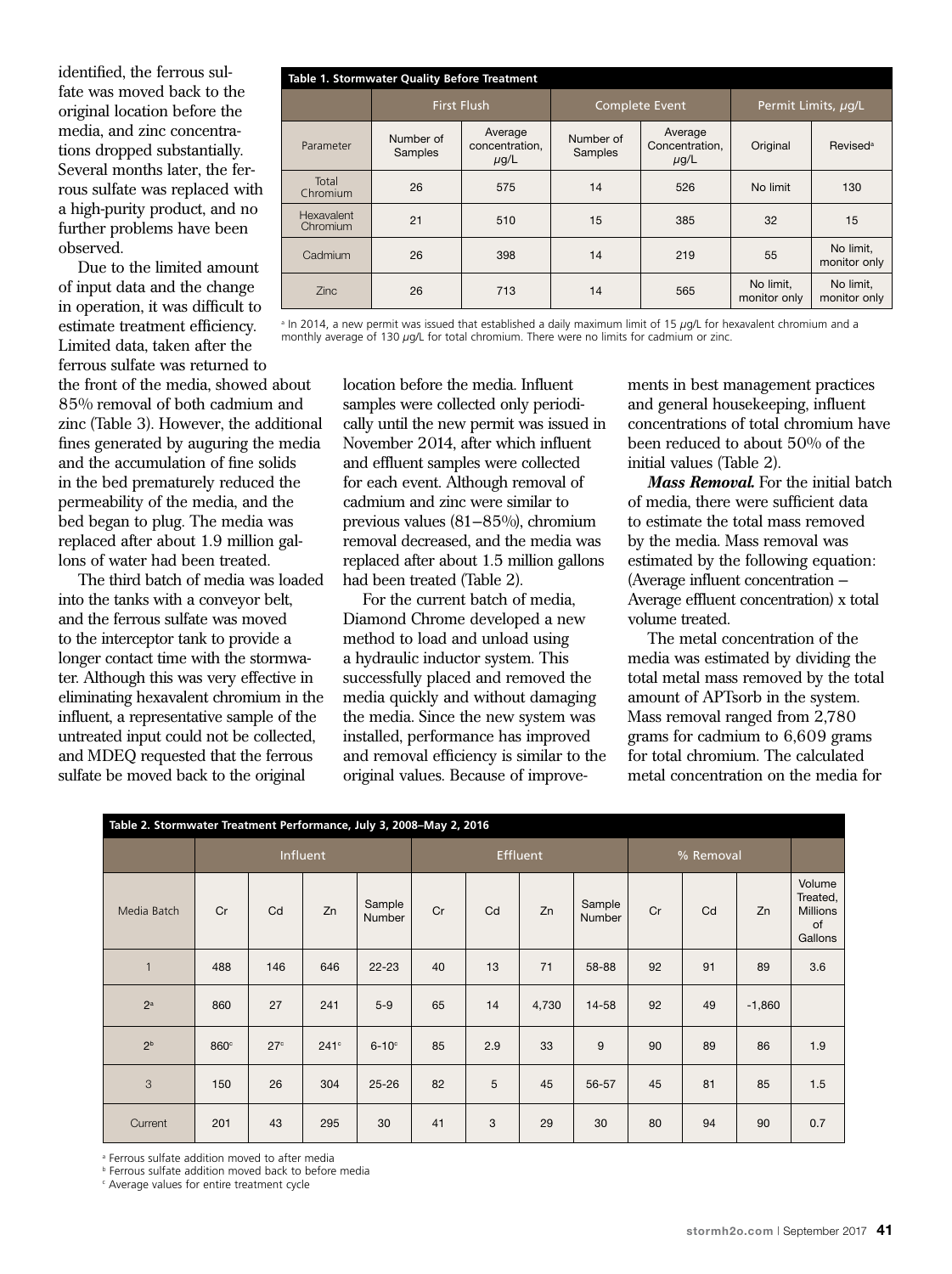| Table 3. Mass Removal |                |                |       |                                             |                                        |  |  |  |
|-----------------------|----------------|----------------|-------|---------------------------------------------|----------------------------------------|--|--|--|
| Parameter             | Influent, ug/L | Effluent, µg/L |       | <b>Estimated Loading</b><br>Capacity, mg/kg | <b>Metal Concentration</b><br>on Media |  |  |  |
| <b>Total Chromium</b> | 526            | 40             | 6,609 | 1,346                                       | 1.200                                  |  |  |  |
| Cadmium               | 219            | 15             | 2.780 | >566                                        | 300                                    |  |  |  |
| <b>Zinc</b>           | 565            | 83             | 6.568 | >1,338                                      | Not analyzed                           |  |  |  |

total chromium was 1,346 milligram per kilogram. Because chromium removal was decreasing, it appeared that the media had become saturated, so this concentration is an estimate of the total removal capacity.

Because cadmium and zinc were still being removed when the media was changed, the calculated media concentrations do not reflect total removal capacities, since they would

be greater than the estimated values of 566 milligrams per kilogram for cadmium and 1,338 for zinc (Table 3).

Before the media was replaced, media samples were removed from one of the tanks and the media was washed and digested with nitric acid. Measured values were in the general range of the concentrations estimated by metal

removal calculations (Table 3).

Mass removal was not estimated for the second and third batch of media because only limited influent data were available, and the significant changes in operating conditions made it almost impossible to compare results.

*TCLP Test.* Because chromium and cadmium are both Resource Conservation and Recovery Act (RCRA)-listed metals, any media containing these metals must be tested to ensure that it is non-hazardous. For the first batch of media, essentially no chromium  $(<0.01$  mg/L) and only small amounts of cadmium (0.1 mg/L) were leached from the media, and the spent material easily qualified as non-hazardous. On a mass basis, about 5% of the zinc and less than 0.5% of the cadmium were removed in the Toxicity Characteristic

Leaching Procedure (TCLP) extraction (Table 4). The second and third batches of media also passed TCLP requirements.

*Discussion.* A variety of treatment methods are available to remove metals from stormwater. Many are expensive and have high operation and maintenance costs. Ion exchange, using commercial resins, is a lowermaintenance alternative, and a wide

It also removes suspended metals and can be easily backwashed onsite. In a mine drainage pilot study, the media removed around 75% of the suspended copper and was easily backwashed (Eger et al. 2016). At that site, overall copper removal with a single tank of peat media was comparable to a much more complex and laborintensive commercial resin system.

The initial batch of media at

| Table 4. Results From TCLP Test           |               |                          |                    |                              |  |  |  |
|-------------------------------------------|---------------|--------------------------|--------------------|------------------------------|--|--|--|
| <b>EPA Hazardous</b><br><b>Waste Code</b> | Contaminant   | Regulated Level,<br>mg/L | TCLP Results, mg/L | % Adsorbed Metal<br>Released |  |  |  |
| D004                                      | Arsenic (As)  | 5                        | <b>ND</b>          |                              |  |  |  |
| D005                                      | Barium (Ba)   | 100                      | 1                  |                              |  |  |  |
| D018                                      | Benzene       | 0.5                      | 0.26               |                              |  |  |  |
| D006                                      | Cadmium (Cd)  |                          | 0.1                | 0.4                          |  |  |  |
| D007                                      | Chromium (Cr) | 5                        | <b>ND</b>          | < 0.01                       |  |  |  |
| D008                                      | Lead (Pb)     | 5                        | <b>ND</b>          |                              |  |  |  |
| D <sub>009</sub>                          | Mercury (Hg)  | 0.2                      | <b>ND</b>          |                              |  |  |  |
| D010                                      | Selenium (Se) |                          | <b>ND</b>          |                              |  |  |  |
| D011                                      | Silver (Ag)   | 5                        | <b>ND</b>          |                              |  |  |  |
| Not listed                                | <b>Zinc</b>   | Not TCLP regulated       | 2.8                | 4.6                          |  |  |  |

variety of commercial resins are available for specific applications. However, commercial resins are expensive and need to be either regenerated onsite or sent back to the supplier. Onsite regeneration is often problematic, particularly for small companies, and generates solutions that require disposal and possibly additional treatment. Commercial resins can physically plug when exposed to even low levels of suspended solids, and the tanks and media cannot be effectively backwashed (Eger et al. 2016).

In contrast, peat sorption media overcomes some of the shortcomings of commercial ion exchange resins. Due to the nature of the sorption bonds, it does not lend itself to regeneration, but the low cost of the media preserves its cost effectiveness.

Diamond Chrome operated successfully for three years with no flow problems and essentially no maintenance. Changes in media handling and operation reduced the performance of subsequent media. Although the problems with the second batch of media could be identified, it is much harder to understand the performance of the third batch of media. When the third batch of media was replaced after only 1.5 million gallons, chromium was still being removed, but the removal efficiency varied substantially. For the four months prior to media replacement, removal generally ranged from 28 to 53%, and total chromium periodically exceeded the permit limit. It is unclear why removal decreased prematurely, as Diamond Chrome staff could not recall any operational